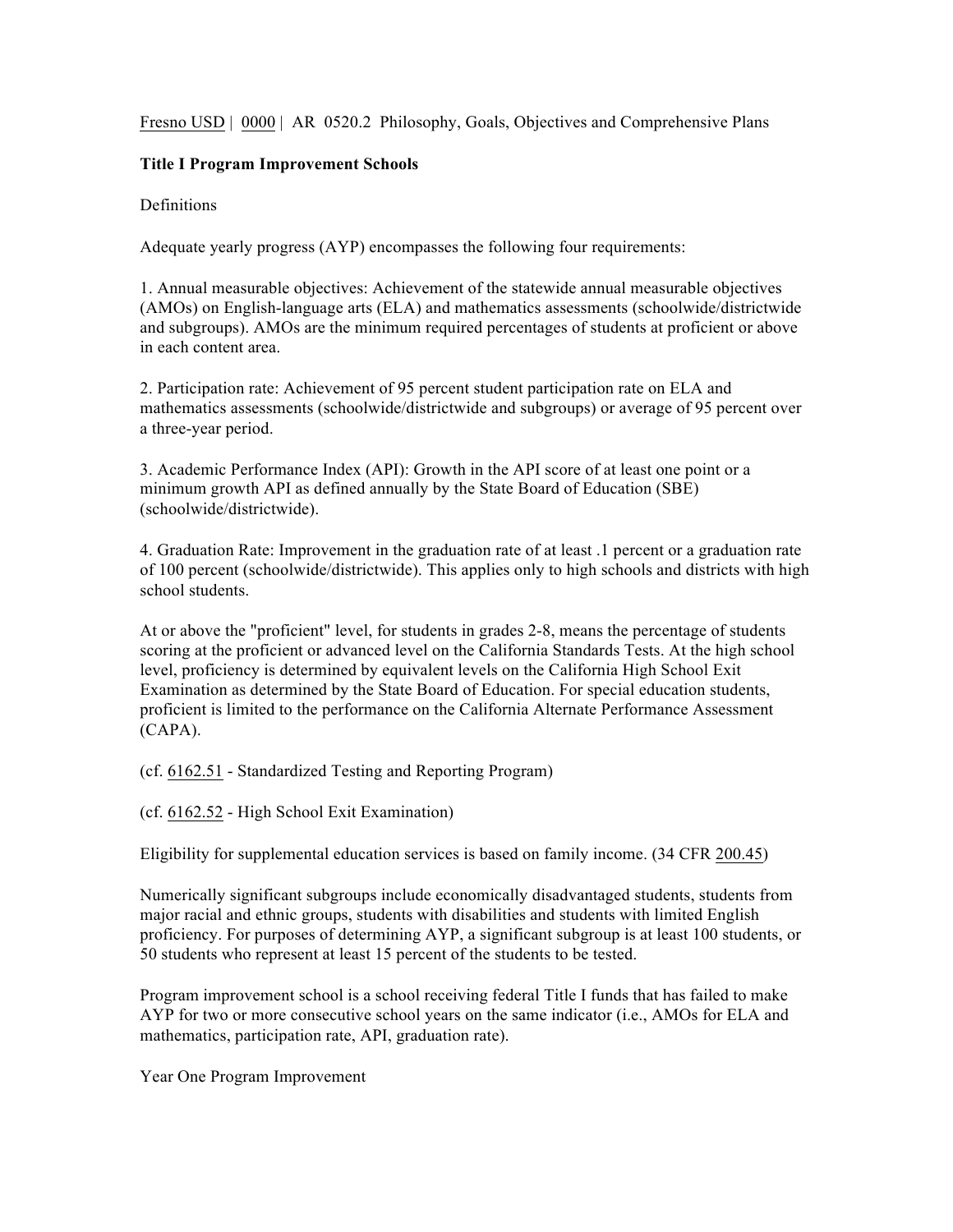When any district school is identified for Year One Program Improvement: (20 USC 6316)

1. The Superintendent/Principal or designee shall provide students enrolled in the school the option of transferring to another district school or charter school that has not been identified for program improvement, as described below under "Student Transfers."

(cf. 0420.4 - Charter Schools)

2. The principal and school community shall develop or revise a two-year improvement plan in accordance with 20 USC 6316, for approval by the Governing Board.

(cf. 0420 - School Plans/Site Councils)

(cf.6171 - Title I Programs)

Within 45 days of receiving the plan, the Board shall establish a peer review process to assist with the review of the plan, work with the school as necessary, and approve the plan if it meets the requirements of law. (20 USC 6316)

The school shall implement the improvement plan no later than the beginning of the next full school year following the schools identification for program improvement, or, if the plan has not been approved prior to beginning the school year, immediately upon approval of the plan. (20 USC 6316)

As the school develops and implements the school plan, the Superintendent/Principal or designee shall ensure that the school receives technical assistance either from the district, the California Department of Education, an institution of higher education, a private organization, an educational service agency or another entity with experience in helping schools improve academic achievement, including assistance in: (20 USC 6316)

1. Analyzing state assessment data and other examples of student work to identify and address problems in instruction and/or problems in implementing Title I requirements pertaining to parent involvement, professional development, or school and district responsibilities identified in the schools Title I plan

2. Identifying and implementing professional development, instructional strategies and methods of instruction that are based on scientifically based research and that have proven effective in addressing the specific instructional issues that caused the school to be identified for school improvement

3. Analyzing and revising the schools budget so that the schools resources are more effectively allocated to the activities most likely to increase student achievement and to remove the school from program improvement status

Year Two Program Improvement

For any Title I school that fails to make AYP by the end of the first full school year after being identified for program improvement, the Superintendent/Principal or designee shall: (20 USC 6316)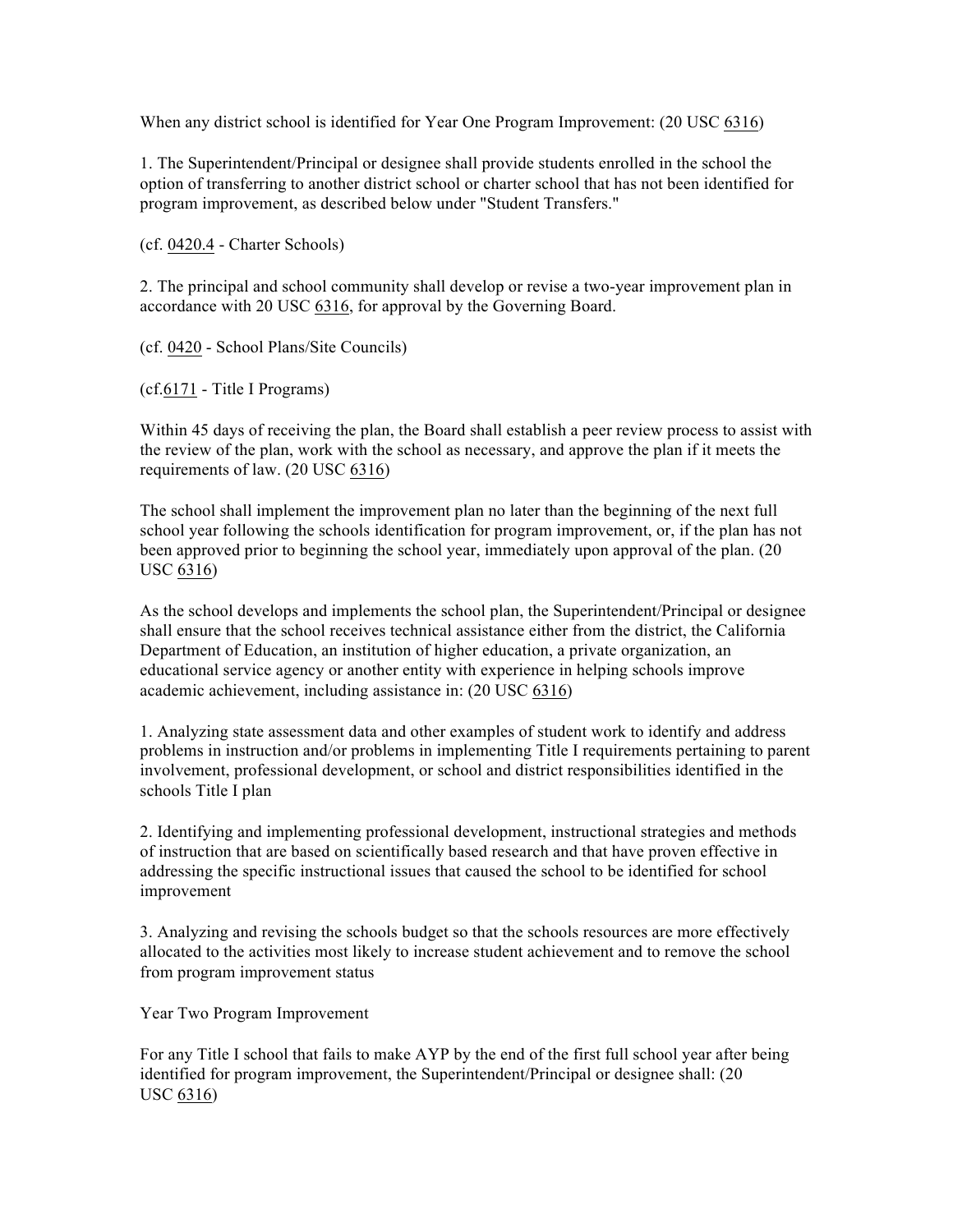1. Continue to provide all elements of Year One Program Improvement

2. Arrange for the provision of supplemental educational services to eligible students from lowincome families by a provider with a demonstrated record of effectiveness, as described below under "Supplemental Educational Services"

3. Continue to provide for technical assistance

Year Three Program Improvement

When a school continues to fail to make AYP by the end of the second full school year after identification for program improvement (four consecutive years of failure to make AYP), the Superintendent/Principal or designee shall continue to provide all elements of Year One and Year Two Program Improvement. In addition, the Board shall take at least one of the following corrective actions: 20 USC 6316.

- 1. Replace school staff relevant to the failure
- 2. Implement a new curriculum and related professional development
- 3. Significantly decrease management authority at the school level
- 4. Appoint an outside expert to advise the school
- 5. Extend the school year or school day for the school
- 6. Restructure the internal organization of the school

Year Four and Beyond Program Improvement

For any school that continues to fail to make AYP after one full year of corrective action, the Superintendent/Principal or designee shall continue to provide all elements of Year One and Year Two Program Improvement. In addition, the Board shall implement one of the following options for alternative governance and restructuring, consistent with California law: (20 USC6316)

1. Reopen the school as a charter school

2. Replace all or most of the school staff relevant to the failure

3. Enter into a contract with an entity with a demonstrated record of effectiveness to operate the school

4. Turn the operation of the school over to the California Department of Education

5. Institute any other major restructuring of the schools governance arrangements that makes fundamental reforms

**Notifications**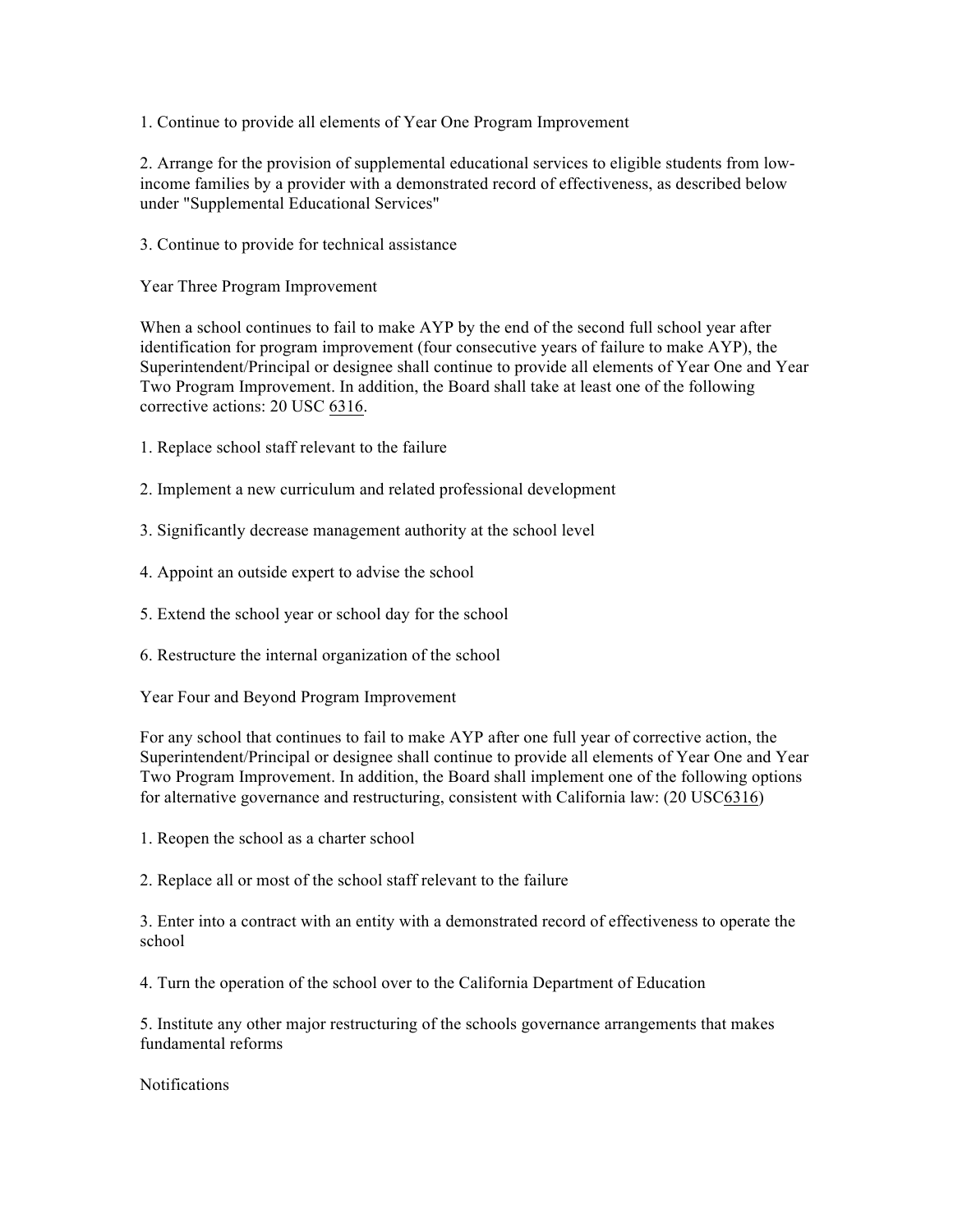Whenever a school is identified for program improvement, corrective action or restructuring, the Superintendent/Principal or designee shall promptly notify parents/guardians of students enrolled in that school. The notification shall include: (20 USC 6316)

1. An explanation of what the identification means, and how the school compares in terms of academic achievement to other elementary or secondary schools in the state

2. The reasons for the identification

3. An explanation of what the school is doing to address the problem of low achievement

4. An explanation of what the district or state is doing to help the school address the achievement problem

5. An explanation of how parents/guardians can become involved in addressing the academic issues that caused the school to be identified for program improvement

6. An explanation of the option to transfer to another district school or charter school or to obtain supplemental educational services

(cf. 5145.6 - Parental Notifications)

The Superintendent/Principal or designee shall disseminate information about corrective actions taken at any district school to the parents/guardians of each student in that school and to the public through such means as the Internet, the media and public agencies. (20 USC 6316)

The Superintendent/Principal or designee shall promptly notify teachers and parents/guardians whenever a school is identified for restructuring and shall provide them adequate opportunities to comment before taking action and to participate in developing any plan for restructuring school governance. (20 USC 6316)

All notifications pertaining to program improvement shall be written in an understandable and uniform format and, to the extent practicable, in a language the parents/guardians can understand. (20 USC 6316)

Student Transfers

All students enrolled in a Title I school that is identified for program improvement in Year One and beyond shall be provided an option to transfer to another district school or charter school that: (20 USC 6316; 34 CFR 200.44)

1. Has not been identified for program improvement, corrective action or restructuring

2. Has not been identified by the California Department of Education as a "persistently dangerous" school pursuant to 20 USC7912

(cf. 0450 - Comprehensive Safety Plan)

(cf. 5116.1 - Intradistrict Open Enrollment)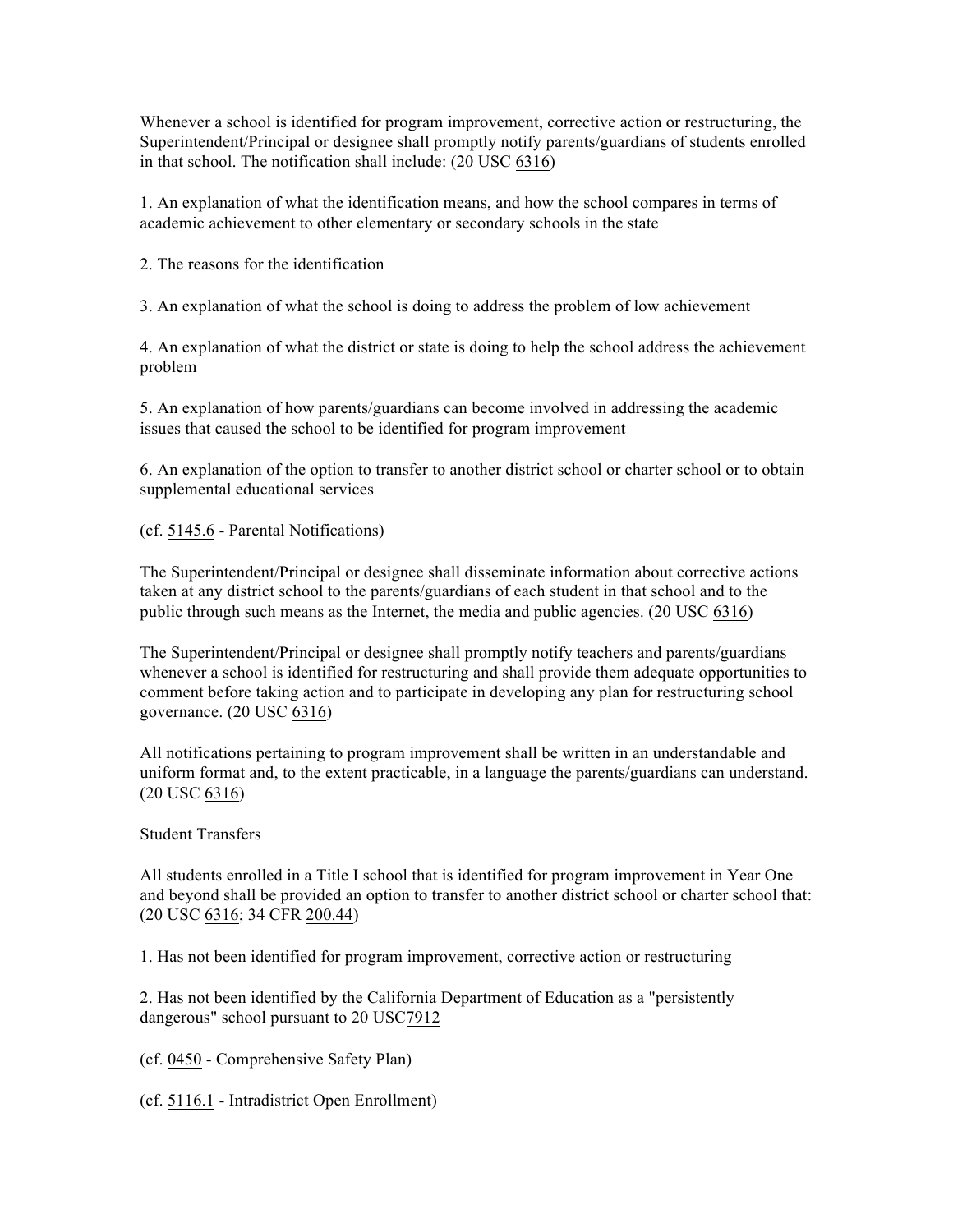Among these students, priority shall be given to the lowest achieving students from low-income families, as defined by the district for purposes of allocating Title I funds. (20 USC 6316)

If two or more district schools are eligible to accept transfers based on criteria listed in items #1-2 above, the district shall provide a choice of more than one such school and shall take into account parent/guardian preferences among the choices offered. (34 CFR 200.44)

School capacity shall not be used to deny transfer opportunities to students. However, the Superintendent/Principal or designee may consider capacity in selecting schools that will be offered as alternatives for school choice. The Board may increase capacity in eligible district schools to accommodate all students who wish to transfer.

The transfer option shall be offered not later than the first day of the school year following administration of the assessments that resulted in the identification of the school for program improvement, corrective action or restructuring. (34 CFR 200.44)

An explanation of the option to transfer to another public school shall be promptly provided to parents/guardians of each student enrolled in an identified school. Such notice shall be provided in an understandable and uniform format and, to the extent practicable, in a language that the parents/guardians can understand. (20 USC 6316)

Notice of the transfer option shall:

1. Inform parents/guardians that their child is eligible to attend another public school due to the identification of the current school as in need of improvement

2. Identify each public school or public charter school that the parent/guardian can select

3. Explain why the choices made available to them may have been limited

4. Provide information on the academic achievement of the school(s) to which the student may transfer (34 CFR 200.37)

5 Explain the provision of transportation to the new school (34 CFR 200.37)

The notice may include other information about the school(s) to which the student may transfer, such as a description of any special academic programs or facilities, the availability of beforeand after-school programs, the professional qualifications of teachers in the core academic subjects, and a description of parent involvement opportunities. (34 CFR 200.37)

In addition to mailing notices directly to parents/guardians, the Superintendent/Principal or designee shall provide information about transfer options through broader means, such as the Internet, the media, and public agencies serving students and their families. (34 CFR 200.36)

The Superintendent/Principal or designee may establish reasonable timelines for parents/guardians to indicate their intent to transfer their child and for the district to notify parents/guardians of the school assignment.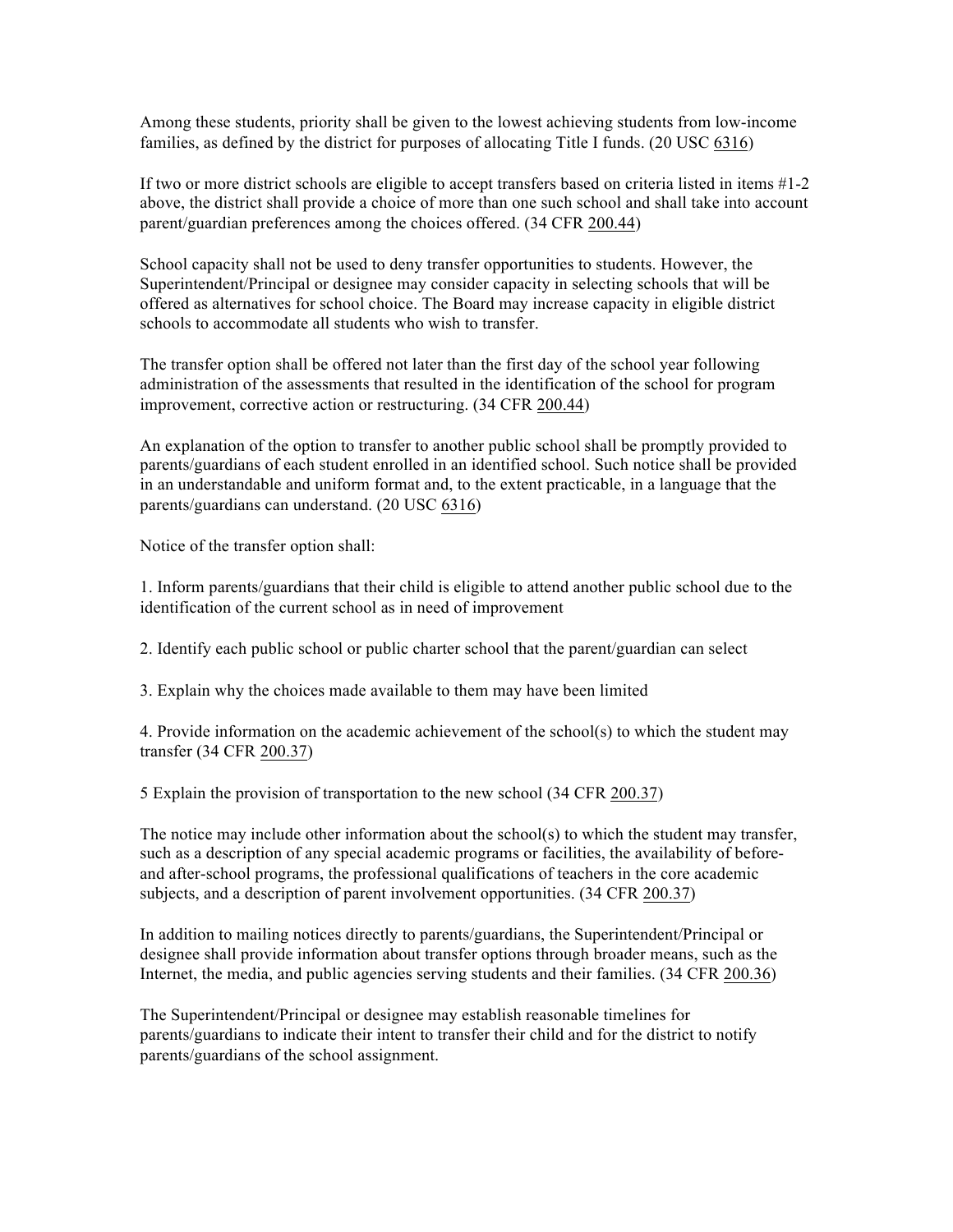The Superintendent/Principal or designee may require parents/guardians to rank-order their preferences from among schools that are eligible to receive transfer students. Parents/guardians may decline their assigned school and remain in their school of origin.

The district shall provide, or shall pay for the provision of, transportation for the student to the public school that student chooses to attend. (20 USC 6316)

(cf. 3540 - Transportation)

To ensure that transportation may be reasonably provided, the Superintendent/Principal or designee may establish transportation zones based on geographic location. Transportation to schools within that zone shall be fully provided, while transportation outside that zone may be partially provided.

Any student who transfers to another school may remain in that school until he/she has completed the highest grade in that school. However, the district shall not be obligated to provide, or pay for the provision of, transportation for the student after the end of the school year that the school of origin is no longer identified for program improvement, corrective action or restructuring. (20 USC 6316; 34 CFR 200.44)

If all district schools are identified for program improvement, corrective action or restructuring, the Board shall, to the extent practicable, establish a cooperative agreement with other local educational agencies in the area for an interdistrict transfer. (20 USC 6316)

(cf. 5117 - Interdistrict Attendance)

Supplemental Educational Services

When required by law, supplemental educational services shall be provided outside the regular school day and shall be specifically designed to increase achievement of eligible students from low-income families on state academic assessments and to assist them in attaining state academic standards. (20 USC 6316)

(cf. 6011 - Academic Standards)

(cf. 6179 - Supplemental Instruction)

When a school is required to provide supplemental educational services, the Superintendent/Principal or designee shall annually notify parents/guardians of:

1. The availability of supplemental educational services (20 USC 6316)

2. The identity of approved providers that are within the district or are reasonably available in neighboring local educational agencies (20 USC 6316)

3. The identity of approved providers that are accessible through technology, such as distance learning

4. The services, qualifications and demonstrated effectiveness of each provider (20 USC 6316)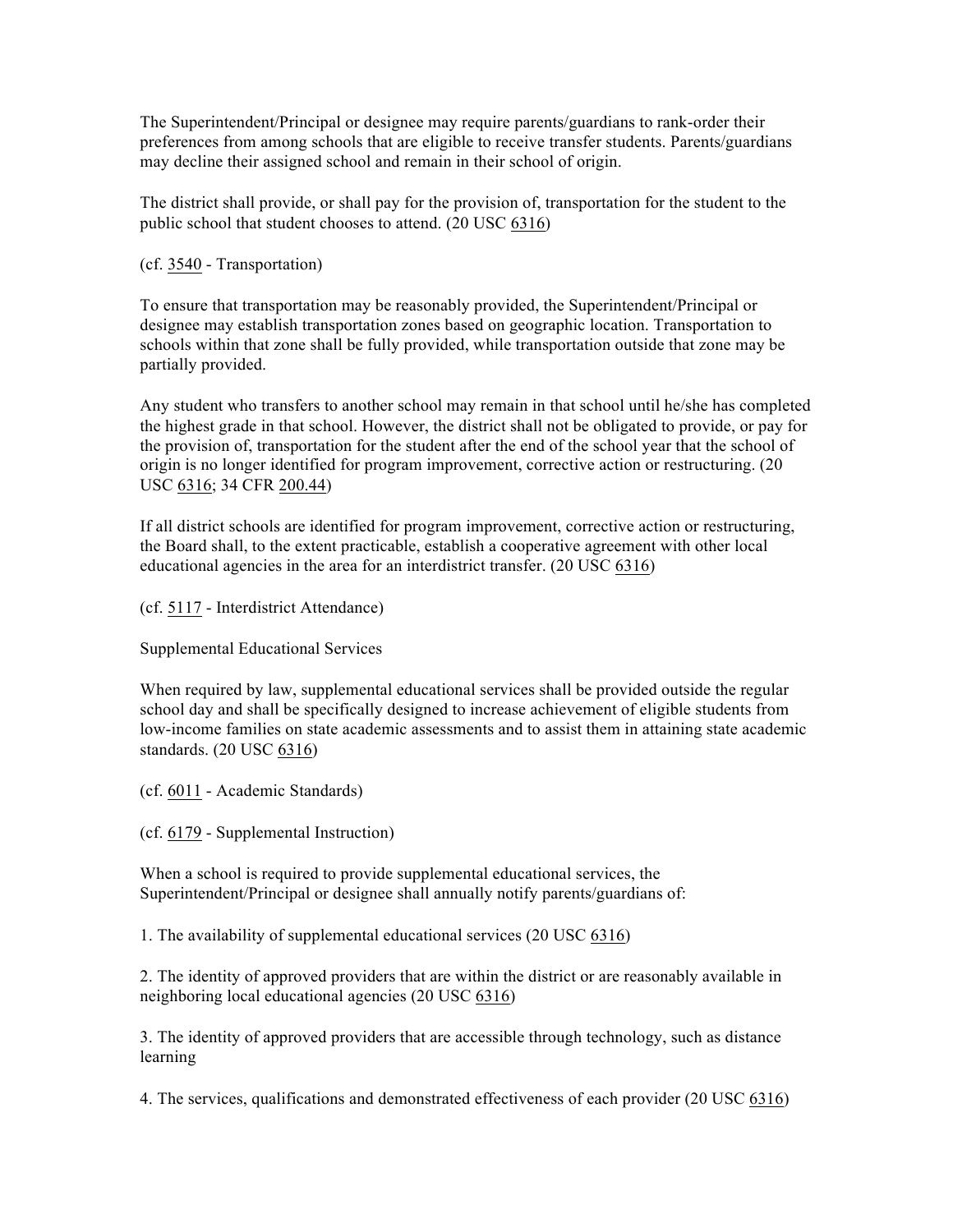5. The procedures and timelines that parents/guardians must follow to select a provider

Within a reasonable period of time established by the Superintendent/Principal or designee, parents/guardians shall select a service provider from among those approved by the State Board of Education. Upon request, the Superintendent/Principal or designee shall assist parents/guardians in choosing a provider. (20 USC 6316)

The Superintendent/Principal or designee shall ensure that eligible students with disabilities, students covered under Section 504 and students with limited English proficiency receive appropriate supplemental educational services with any necessary accommodations or language assistance. (34 CFR 200.46)

If no provider is able to make the services available to such students, the district shall provide these services with necessary accommodations or language assistance, either directly or through a contract. Supplemental educational services shall be consistent with a students individualized education program or Section 504 plan.

- (cf. 6159 Individualized Education Program)
- (cf. 6164.4 Identification of Individuals for Special Education)
- (cf. 6164.6 Identification and Education under Section 504)
- (cf. 6174 Education for English Language Learners)

If available funds are insufficient to provide supplemental educational services to each eligible student whose parents/guardians request those services, priority shall be given to the lowest achieving eligible students. (20 USC 6316)

If the number of parents/guardians selecting a particular provider exceeds the capacity of that provider, priority shall be given to the lowest achieving eligible students.

Once a provider has been selected by a parent/guardian, the Superintendent/Principal or designee shall enter into an agreement with the provider. The agreement shall: (20 USC 6316)

1. Require the district to develop, in consultation with the parents/guardians and the provider, a statement of specific achievement goals for the student, how the student's progress will be measured, and a timetable for improving achievement. In the case of a student with disabilities, the statement shall be consistent with the student's individualized education program.

2. Describe how the student's parents/guardians and teacher(s) will be regularly informed of the students progress.

3. Provide for the termination of the agreement if the provider is unable to meet such goals and timetables.

4. Contain provisions with respect to the district making payments to the provider.